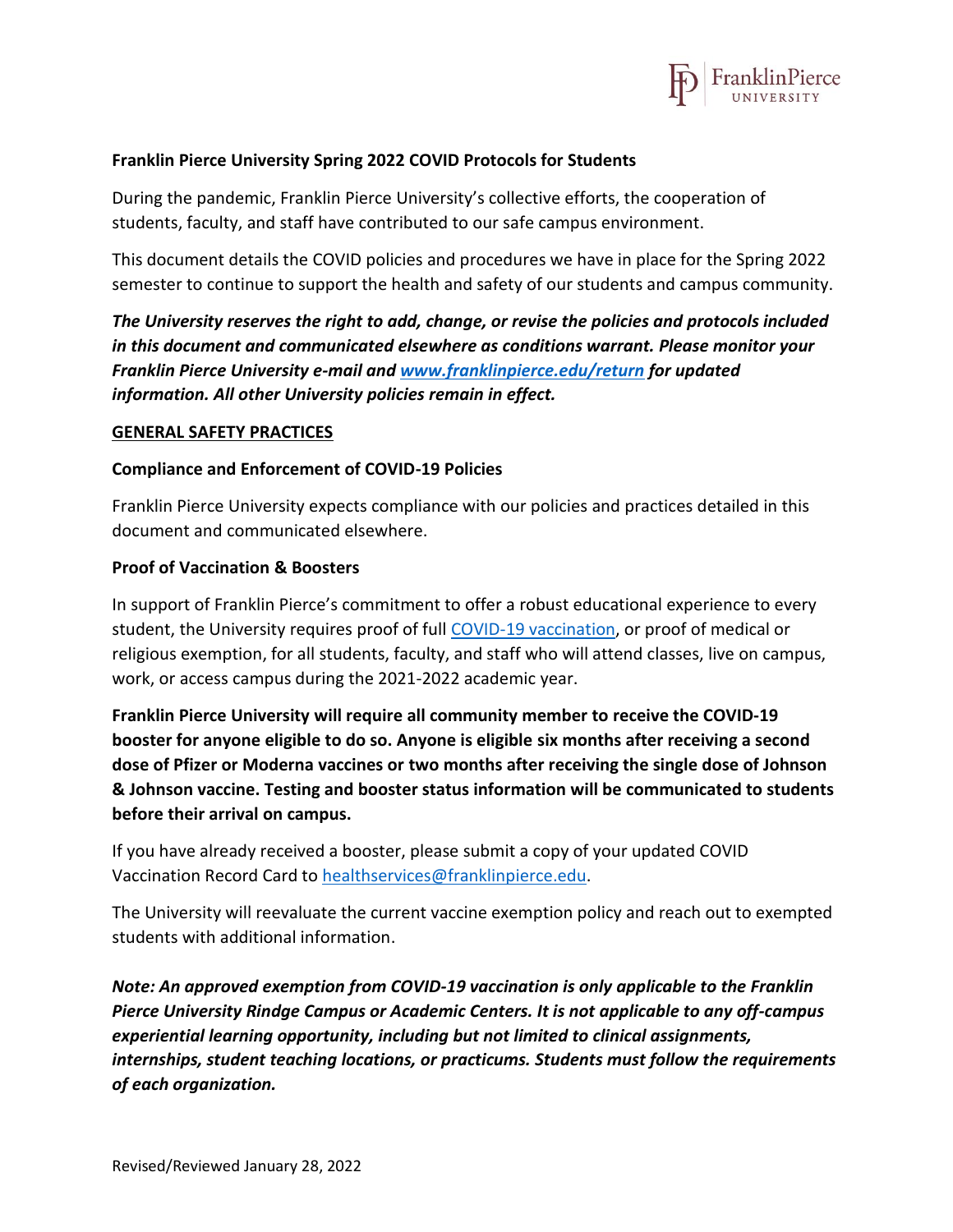

### **Masks and Face Coverings**

[Masks](https://www.cdc.gov/coronavirus/2019-ncov/prevent-getting-sick/about-face-coverings.html) are required to be worn in all classrooms and indoor public settings through February 9, 2022. As we start the spring semester with masking in place, we will continue to closely monitor evolving CDC and public health guidance and will make decisions that support the health and safety of our community.

During this time, exemptions to mask wearing include:

- a. In assigned Residence Hall rooms, apartments, or townhouses when present with only assigned roommates. If other students are guests in the room, it is HIGHLY recommended that masks be worn.
- b. In the Dining Hall when sitting and eating and drinking.
- c. In locations, for regularly tested, in-season student athletes, while practicing and training, and with Coach approval.
- d. In individual offices when alone.

Following February 9, masks may be required in the certain settings with higher than normal traffic. Examples can include but are not limited to the Library, Field House, Health Services, and the Bubble. Additionally, faculty may require students in their classrooms to wear masks. Students are expected to comply with this requirement or be subject to a Student Conduct review.

## **Classrooms, Studios, and Labs**

In learning spaces such as classrooms and labs, students must follow any safety protocols outlined by the instructor for the space.

# *Franklin Pierce University reserves the right to decline entry to campus to any individual who does not comply with current vaccination and masking policies.*

## **General Health and Wellness Practices**

All members of the community are advised to follow personal hygiene and other practices to prevent the spread of the virus, including:

- Washing hands with soap for 20 seconds or more, and if soap and water are not readily available, using a hand sanitizer that contains at least 60 percent alcohol;
- Avoiding touching of the face, eyes, or mouth;
- Coughing and sneezing into a tissue or your elbow rather than into your hands; and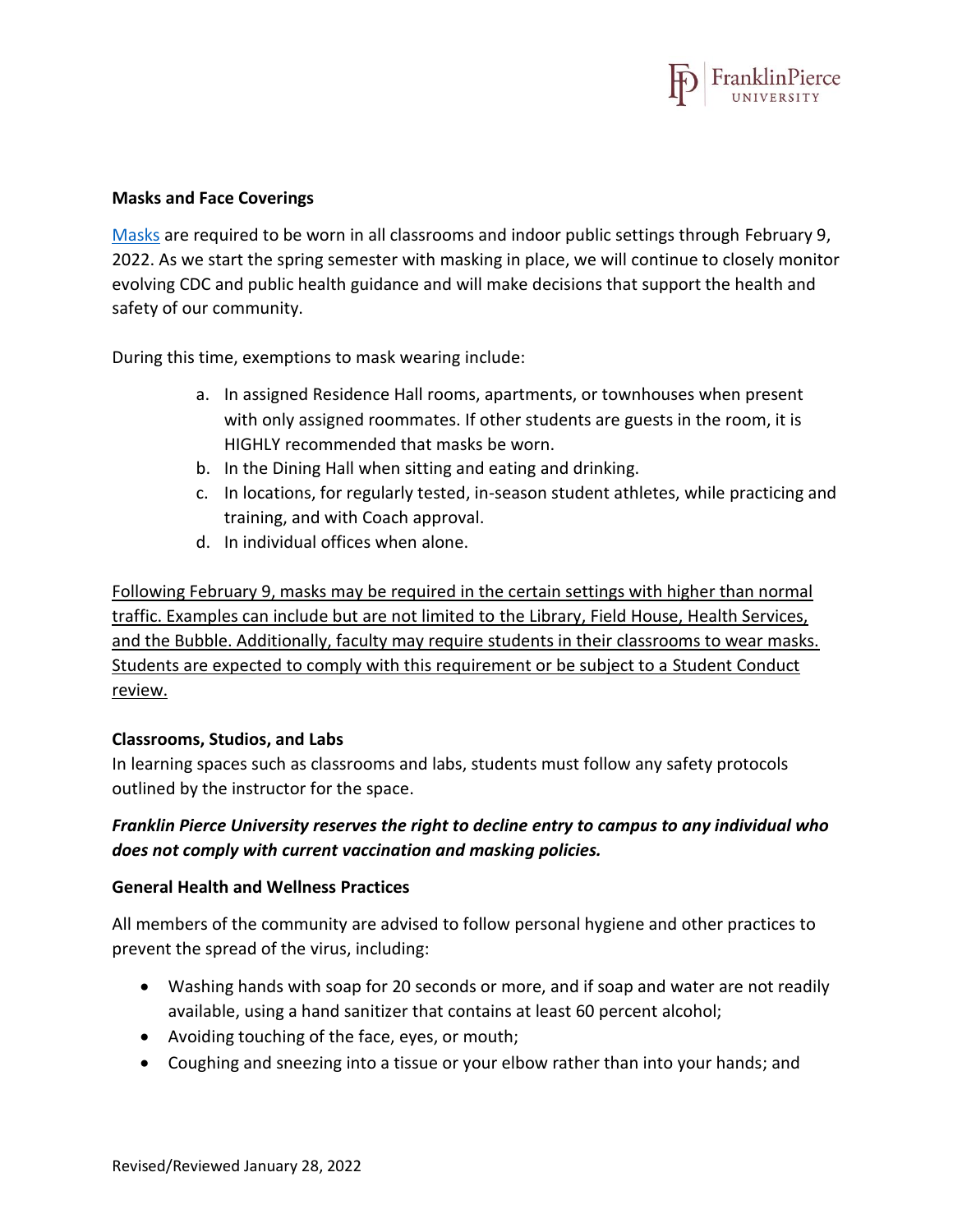

• Monitor your health daily, including for any known [symptoms of COVID-19](https://www.cdc.gov/coronavirus/2019-ncov/symptoms-testing/symptoms.html) which can include, but are not limited to: cough, fever, shortness of breath, loss of taste and smell, aches, chills, sore throat, nasal congestion, nausea, vomiting, and diarrhea.

# **Protocols for Symptoms, Exposure, or Positive COVID-19 Test Results for Commuting and On-Campus Residential Students**

Students diagnosed with COVID-19, those experiencing symptoms, or those who have been in contact with someone diagnosed with COVID-19 should isolate to the extent possible, wear a mask, and contact [Health Services](mailto:healthservices@franklinpierce.edu) immediately.

Students isolating or quarantining will be subject to the CDC recommended standards and will require Health Services approval before being cleared. Space will be available on the Rindge Campus for quarantining and isolating students. Students who reside within New England and New York must return home for their isolation or quarantining period.

Students that are isolating or quarantining on the Rindge Campus will be permitted to leave isolation/quarantine, with mask on, for two reasons:

- Solo exercise, outside; and
- To walk to the student center to get grab and go meals each day and during the times specified.

Students in isolation or quarantine should not socialize with other individuals during this time.

For those off-campus, the following are recommendations for effective isolation and quarantine:

- Monitor your symptoms. If you have an emergency warning sign (including trouble breathing), seek emergency medical care immediately.
- Stay in a separate room from other household members, if possible.
- Use a separate bathroom, if possible.
- Avoid contact with other members of the household and pets.
- Don't share personal household items, like cups, towels, and utensils.
- Wear a mask when around other people if able.

# [Learn more about what to do if you are sick](https://www.cdc.gov/coronavirus/2019-ncov/if-you-are-sick/steps-when-sick.html) and [how to notify your](https://www.cdc.gov/coronavirus/2019-ncov/daily-life-coping/contact-tracing.html) contacts.

If you have no symptoms, you can be with others after five days have passed since you had a positive viral test for COVID-19.

In addition to confirmed (or presumptive positive cases), the University reserves the right to prohibit a student, employee, or another individual exhibiting symptoms of COVID-19 or who was exposed to COVID-19 from entering campus facilities in the interest of protecting the health and safety of our community.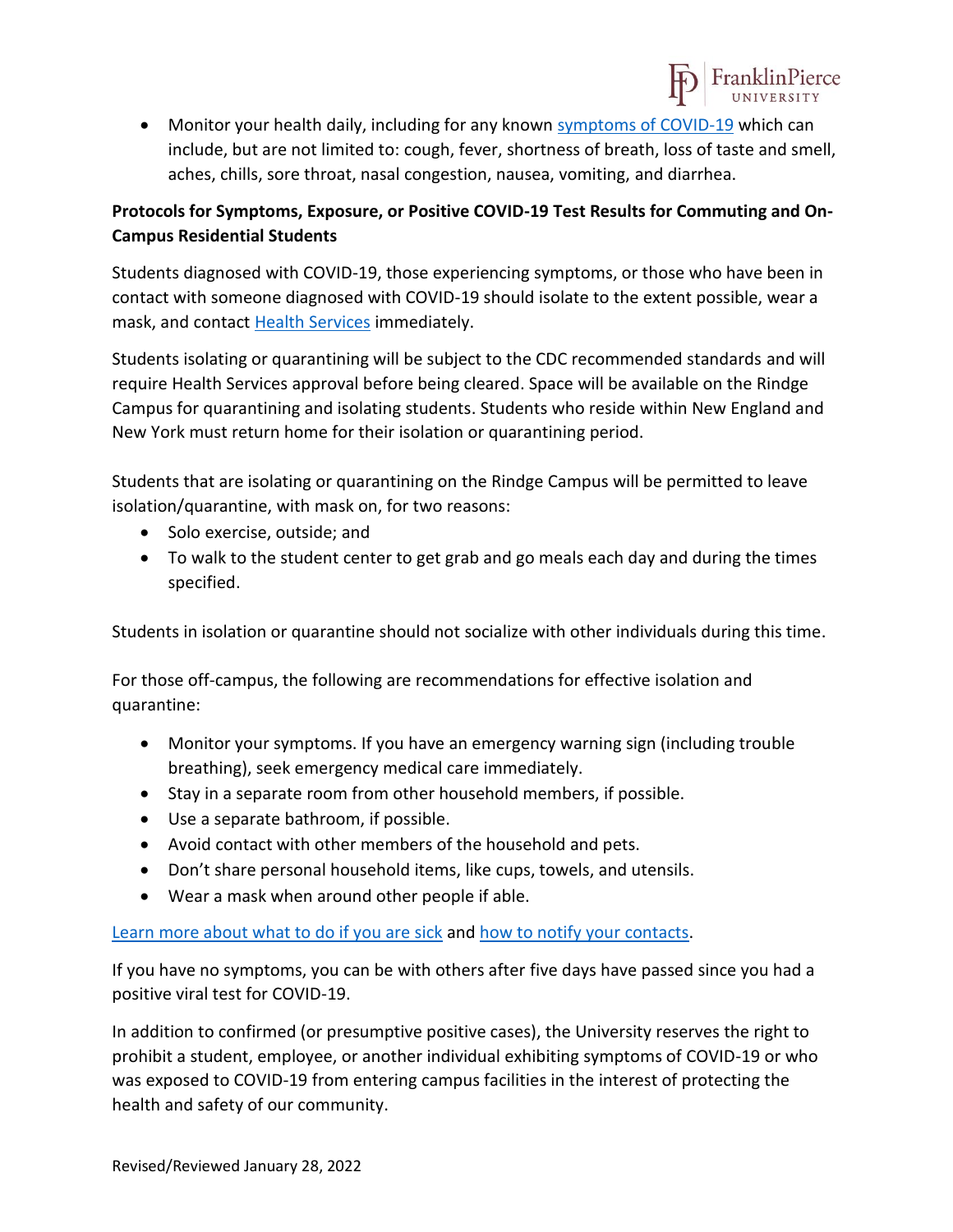

For spring 2022, students who test positive will be asked by an FPU contact tracer to self-report their contacts and information, if known, via a Contact Tracing form link. Every student who is listed as a contact will receive an email from Health Services with additional guidance for follow up.

Students identified as contacts to a positive case of COVID, if fully vaccinated and boosted, are not required to quarantine, but should wear a mask and be tested if they become symptomatic. Students who are not vaccinated and/or boosted should wear a mask and quarantine.

## **RETURN TO CAMPUS/MOVE IN**

## **Move-in Process**

Move-In will begin on Tuesday, January 18, 2022, during regular business hours, 9 a.m. - 3 p.m., Monday through Friday. Residential students will sign up with the Residence Life Office for a move-in slot.

No move-ins will be permitted during evenings or over the weekends.

- **A negative PCR or antigen test is required to return to campus and start in-person classes. Students who do not have a negative test will not be permitted to move in.**
- The test must be administered no further out than five days prior to arrival, and the student must self-isolate following their test.
- If self-isolation is not possible, the student must provide a negative PCR or antigen test administered within a 72-hour window prior to arrival.
- **A student moving in must have their negative test verified by Health Services before being permitted to pick up their keys.**
- **To verify test results, students must bring a printed copy of the negative test result during their move in time slot. If a student takes an at-home antigen test, the negative result of that test must be photographed to show date and time (next to a cell phone, laptop, etc.) and be emailed to Health Services prior to arriving on campus.** Please contact Health Services at [healthservices@franklinpierce.edu](mailto:healthservices@franklinpierce.edu) with any questions.
- **Anyone who is symptomatic must delay their arrival and contact [healthservices@franklinpierce.edu](mailto:healthservices@franklinpierce.edu) and [housing@franklinpierce.edu](mailto:housing@franklinpierce.edu) to make alternative arrangements.**
- For the spring semester, testing will be available for symptomatic students, if appropriate, through Health Services.
- Additional testing requirements per the NCAA for student athletes will be communicated.

## **Events, Social Gatherings & Guests**

Students can begin registering overnight guests on Friday February 4, 2022.

Social Gathering will resume on Friday, February 11, 2022.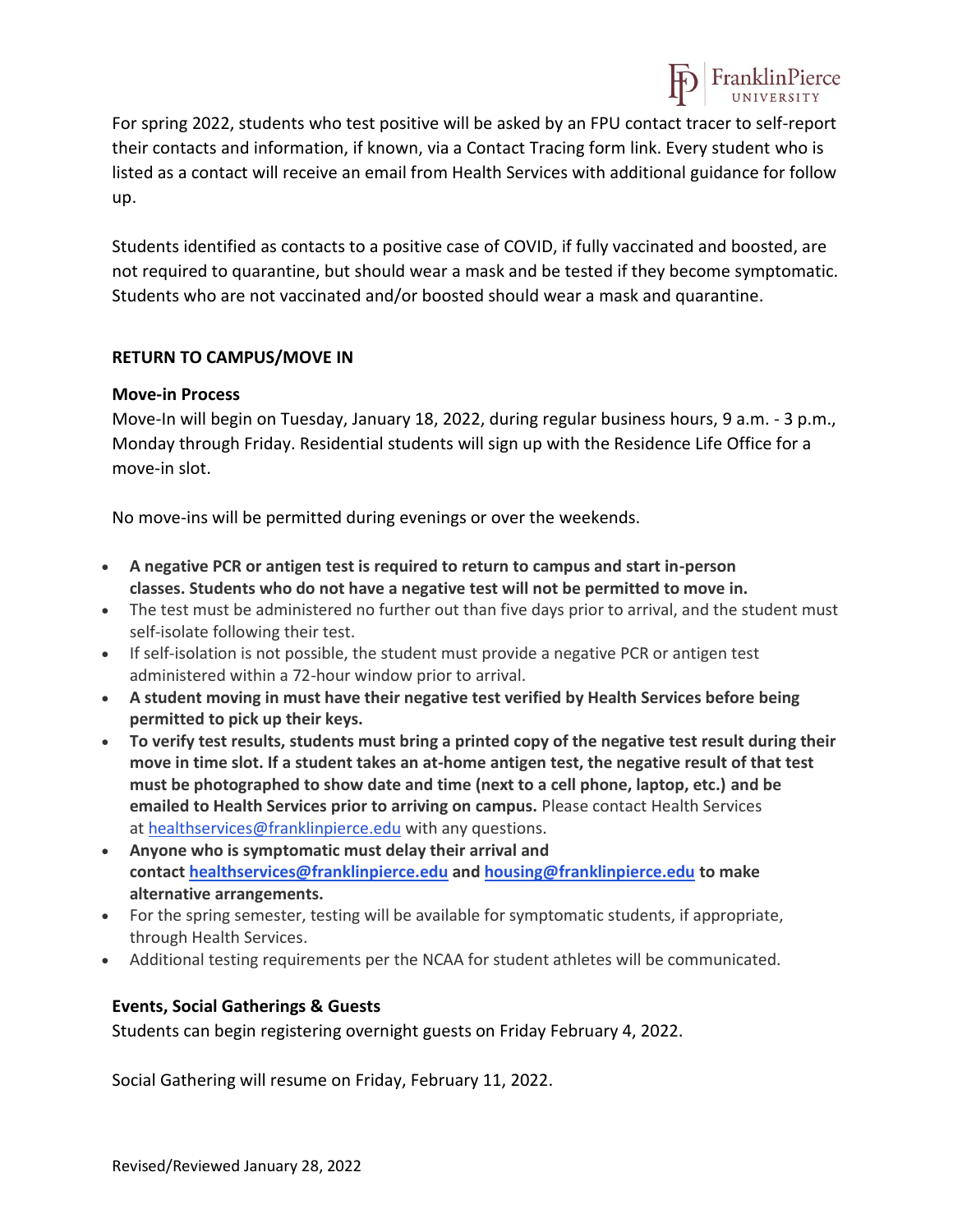

Limiting off-campus guests to the Rindge Campus, when possible, will help reduce our community's risk for exposure and transmission.

In-person, indoor meetings, gatherings, and programming should be limited to FPU community members, require masks at all times, and when possible, should include social distancing of at least 6 feet or more. Limiting participation in face to face meetings, gatherings, and/or programming, even with masks, will reduce the potential of exposure or infection. If it can be done virtually, it should be done virtually.

## **STUDENT LIFE**

Dining Services will implement a variety of health and safety precautions:

- Sodexo's increased cleaning and sanitation protocols will continue.
- All Sodexo employees participate in required health and safety training specific to COVID-19. Sodexo employees will participate in a health screening and those with symptoms or exposed to COVID-19 will not be permitted to work.
- In accordance with University policy, Sodexo requires proof of vaccination or proof of medical or religious exemption for all employees.
- The Dining Services staff will limit self-service options and provide sanitizer near to any self-service stations.
- The Dining Hall will resume in-person dining in Marketplace Cafeteria on Monday, January 31, but masks will be required except for when patrons are seated at the table.
- Carry out options will continue for those patrons who wish to utilize this option.
- All other dining locations will resume regular, in-person service on Monday, February 7, 2022.
- Please refer to the Sodexo website for the latest hours of operations for all dining locations.
- All of our updated dining hall policies [FPU Sodexo](https://fpu.sodexomyway.com/) website or on th[e BITE app.](https://bite.sodexo.com/)

## **ATHELTICS & SPECTATORS**

For the health and safety of the FPU campus community, the Department of Athletics has updated its fan policy. Due to the rising case numbers of COVID-19, as a result of the new variant, FPU Athletics events will be closed to the public for the month of January. Thank you for your understanding.

As always, we have our current spectator policy on our webpage at [https://www.fpuravens.com/sports/General\\_Releases/2021-22/093021-Spectators](https://www.fpuravens.com/sports/General_Releases/2021-22/093021-Spectators)

## **FINANCIAL POLICIES**

**Tuition:** Full-time tuition will not be reduced should the University transition to remote learning at any point or for any period of time during the academic year. The University will continue the